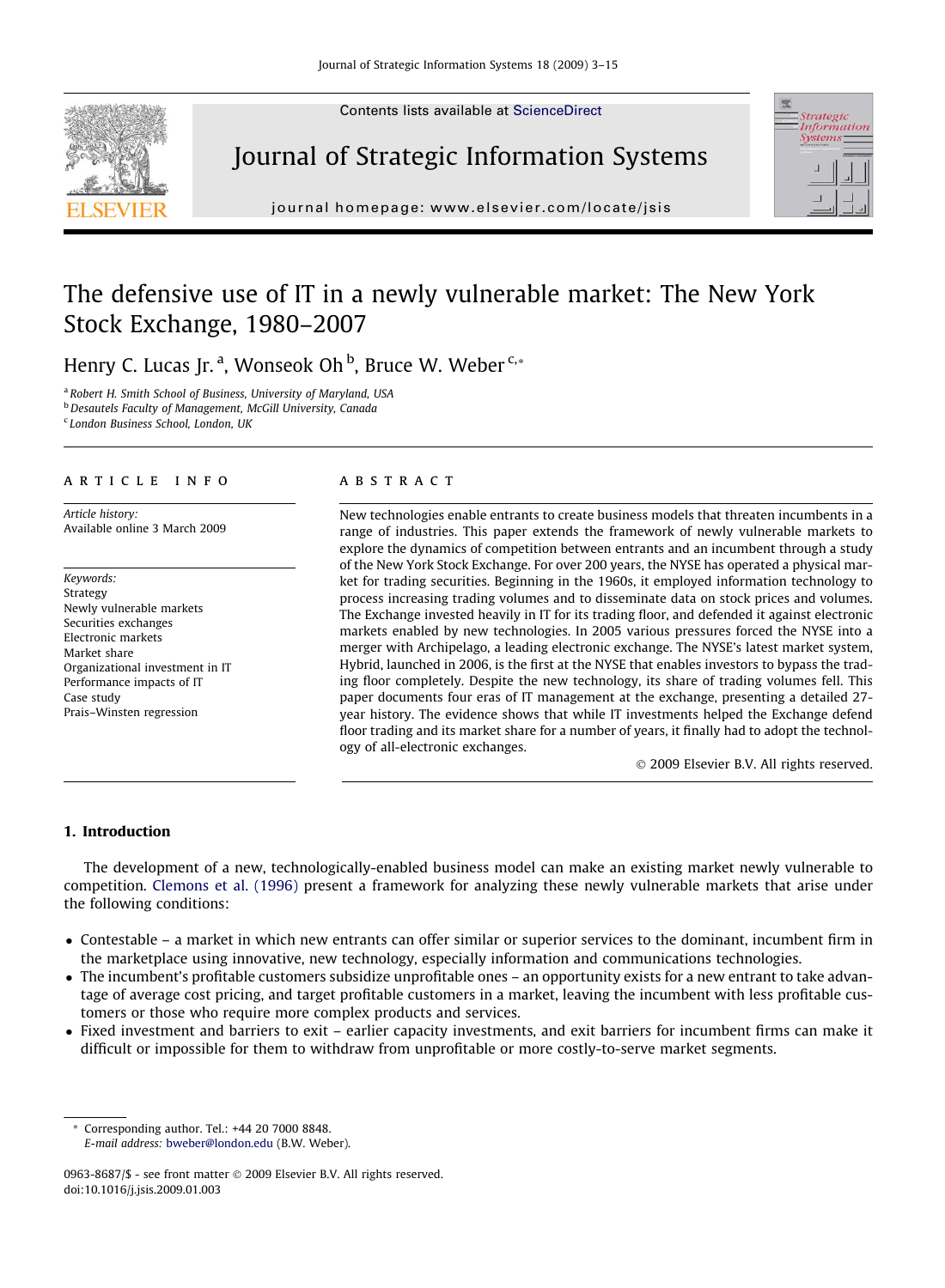Past studies have used the framework of newly vulnerable markets to examine the impact of information and communications technologies on online music and online news [\(Clemons et al., 2003\)](#page--1-0), on electronic travel distribution ([Granados](#page--1-0) [et al., 2008\)](#page--1-0) and on credit card issuance ([Clemons and Thatcher, 2008\)](#page--1-0).<sup>1</sup> In past research, new entrants were able to capture market share relatively quickly as incumbents failed to respond fast enough or appropriately to the new threat [\(Tushman and](#page--1-0) [Anderson, 1986; Henderson and Clark, 1990; Chandy and Tellis, 2000\)](#page--1-0).

The purpose of this paper is to extend the newly vulnerable markets framework with two propositions that address the dynamics of competition:

- 1. The speed with which the incumbent loses market share is inversely related to the extent that it applies information and communications technologies to defend its market position. In other words, the more IT is used in supporting an incumbent's newly vulnerable market position, the slower the entrants' inroads.
- 2. There may be a delay, but at some point the entrants' new business model and innovative use of technology will force the incumbent to radically modify its model, or to adopt the entrants' model in order to survive.

In this paper we examine how the New York Stock Exchange utilized information technology to defend its newly vulnerable business model of a physical floor for trading stock and an intermediated, ''specialist" system against new entrants providing fully-electronic markets. The NYSE was able to defend this model for a number of years until a precipitous drop in market share and a change in management forced it to totally revise its business model. The case supports an extended, dynamic theory of newly vulnerable markets in which IT investments by the incumbent can slow the inroads new entrants make.

#### 2. Background – IT and the NYSE

From the use of electromechanical ticker in the late 1800s to disseminate prices, to brokers' phone lines to market floors, the securities industry has been quick to use IT. The continuing growth of trading volumes and additional listings in the 1970s led the NYSE to consider its alternatives for expanding its trading capacity. Rather than undertake costly expansion of its physical floor, the NYSE chose to invest in IT to increase the capacity of the market. With no increase in floor space or headcount, the exchange's average daily trading volumes grew from 45 million shares in 1980 to 157 million in 1990, with further growth to 1.0 billion in 2000.

In 2007, the NYSE completed its \$20 billion ''merger of equals" with Euronext, the operator of the Paris, Amsterdam, and Brussels stock exchanges and the LIFFE futures market, was completed in 2007. NYSE Euronext had revenue of \$4.2 billion in 2007, up from the \$2.4 billion in 2006.<sup>2</sup> It placed 542nd in the Fortune 1000 ranking of US firms by 2007 sales revenue.<sup>3</sup>

At year-end 2007, the NYSE-listed securities from 2384 US company issuers, up from 2313 in 2006. The market value of its US listings totaled \$15.7 trillion at year-end 2007, up from \$15.4 trillion a year earlier<sup>4</sup> (see [Fig. 1](#page--1-0)). In comparison, the market capitalizations of domestic listings for the next largest markets, the Tokyo Stock Exchange and Nasdaq Stock Market, were \$4.3 trillion and \$4.0 trillion respectively at year-end 2007. The NYSE's average daily trading volume in 2007 was 2.1 billion shares with a value of \$119.2 billion, compared to \$61.0 billion for Nasdaq and \$40.7 billion for the London Stock Exchange, its two closest exchange rivals in trading volume [\(www.world-exchanges.org\)](http://www.world-exchanges.org).

Although an NYSE-listed stock may trade on other markets, until 2003 the NYSE market held a dominant position in trading, controlling 80% or more of total US trading volume in its listed stocks in the period 1982–2003. As [Table 1](#page--1-0) illustrates, in recent years the NYSE floor's market share has dropped to less than 50%, while Nasdaq has expanded its market share in the trading of NYSE-listed stocks, reaching 37% in 2007.

Prior to its initial public offering in March 2006, the Exchange was controlled by its 330 member firms which are the broker–dealer and specialist firms that own the NYSE's 1366 ''seats." Access to the floor and participation in the NYSE market requires a seat to be owned or leased. A seat provided trading privileges and access to the trading floor, an iconic 37,000 square foot space on Wall Street that was built in 1903. On the floor in 2003 there were more than 3000 traders, 307 of whom were specialists working for one of seven specialist firms that use their own capital to trade and maintain a ''fair and orderly" market.<sup>5</sup>

The NYSE's auction market structure ensures fair and competitive prices by matching the most aggressively priced orders together. Every NYSE stock is assigned to a single specialist, who works from one of the NYSE's 20 posts. A specialist is usually responsible for 5–10 individual stocks. The rest of the NYSE's floor population consists of brokers, handling orders for

<sup>&</sup>lt;sup>1</sup> Please see these references for more details on the newly vulnerable markets framework. We do not repeat their discussion in order to provide more details about the NYSE and its responses to new entrants.

<sup>2</sup> The 2006 revenue figure is pre-merger and does not include Euronext. The five largest revenue sources for the NYSE in 2007 were Trading Fees (38%), Derivative trading (16%), Activity assessments (13%), Listing Fees (9%) paid by companies whose stocks are NYSE listed, Market Information Fees (9%) paid by traders and investors that receive real-time NYSE market data,, and Data Processing Fees (8%) (NYSE, 2007 Annual Report).

Fortune, May 5, 2008 issue.

<sup>4</sup> The total market value of NYSE listed companies was \$27.1 trillion at year-end 2007, which includes \$11.4 trillion in market capitalization for 421 non-US companies, whose primary listings are in their home countries.

<sup>&</sup>lt;sup>5</sup> As of December 2006, there were 307 specialists, 660 floor brokers and 1,753 clerks on the NYSE's trading floor (source: NYSE 2007 Annual Report).